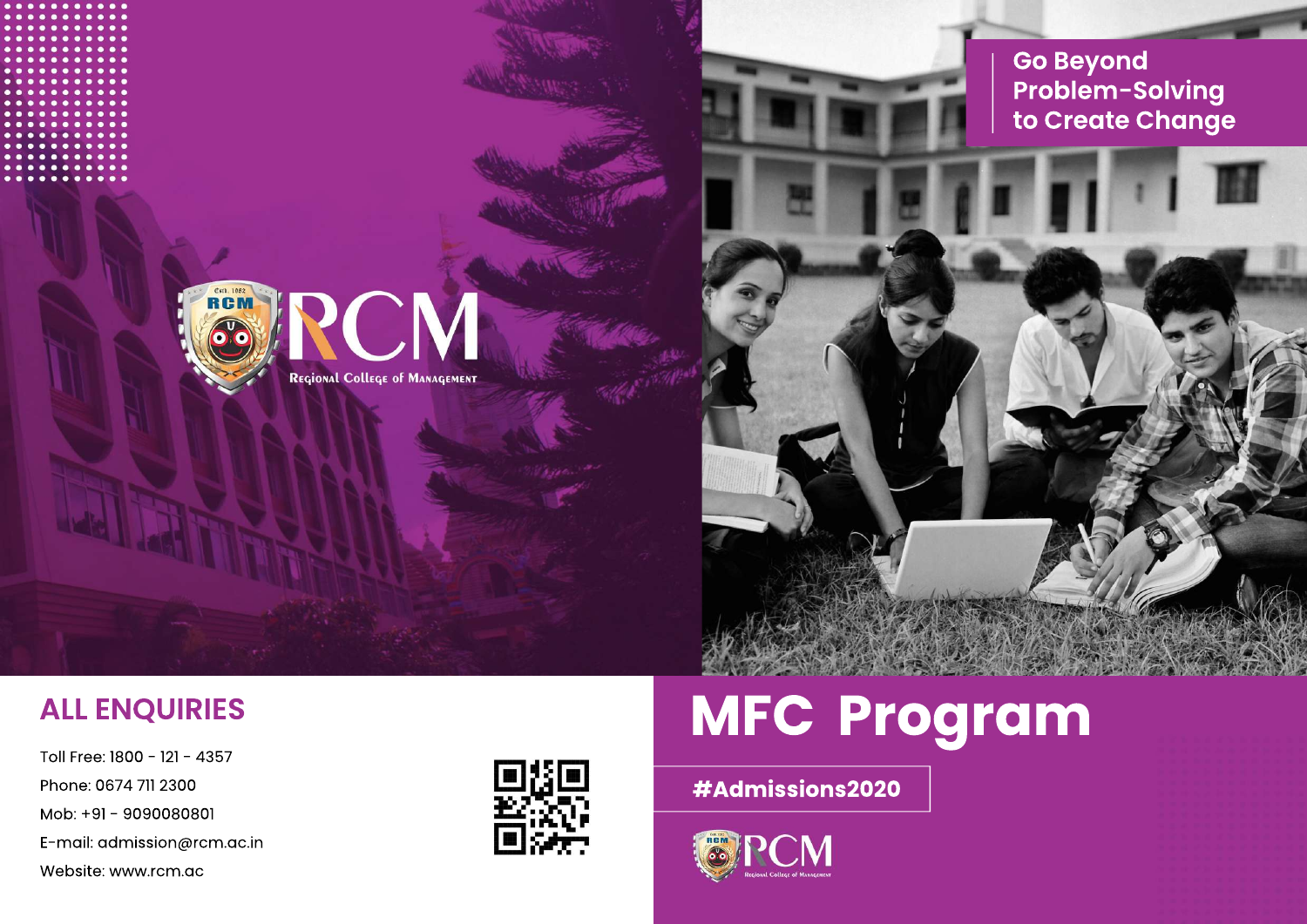### *We Reimagined Education. Now It's Time for You to Reimagine Your Future.*

In 1982, we founded the Regional college of Management with a bold purpose – a management university that aims to advance human knowledge, educate leaders and cultivate an informed citizenry.

4 decades later, this vision is thriving. Across Grounds - and throughout the country - RCM students, faculties, staffs and alumni challenge convention, break barriers and pursue the unexceptional.

## **ABOUT RCM**

*We're one of the leading management institutions, boasting about our:* 

- **>** State-of-the-art campus, which offers over 135,000 square area, located at the heart of the city.
- **>** Diverse and distinguished faculty
- **>**Case-based Education Pedagogy
- **>**Internships/Pre-Placement that don't teach but train
- **>**100% Placement PAN-India and globally.
- **>**Awards and Accreditations: Click here for more
- **>**Locational Advantage as the city is steeped in innovation and enterprise and is marked as the hub for accommodating the next-phase of ramp-up and expansion by Information Technology (IT) and ITes (IT enabled services), high performing SMEs and impressive start ups.

A wealth of opportunities to give you a niche such as:

As one of the nation's leading management institutions, we push the boundaries of what's possible – always in the name of the greater good.



### **WHY RCM?**

*HOSTEL FEE* **AC: Rs. 38,000/- (Per Year) Non-AC: Rs. 25,000/- (Per Year)**

### **30 SEATS**

**1st Year** 

**2nd Year**

-----------------------------------------------------------------

During Admissions **Rs.10,000/-**

- 1st Semester Rs. 25,000/-
- 2nd Semester Rs. 25,000/-
- 3rd Semester Rs. 20,000/-
- 4th Semester Rs. 20,000/-

**TOTAL COURSE FEE** RS. 1,00,000/-

### **FEE STRUCTURE**

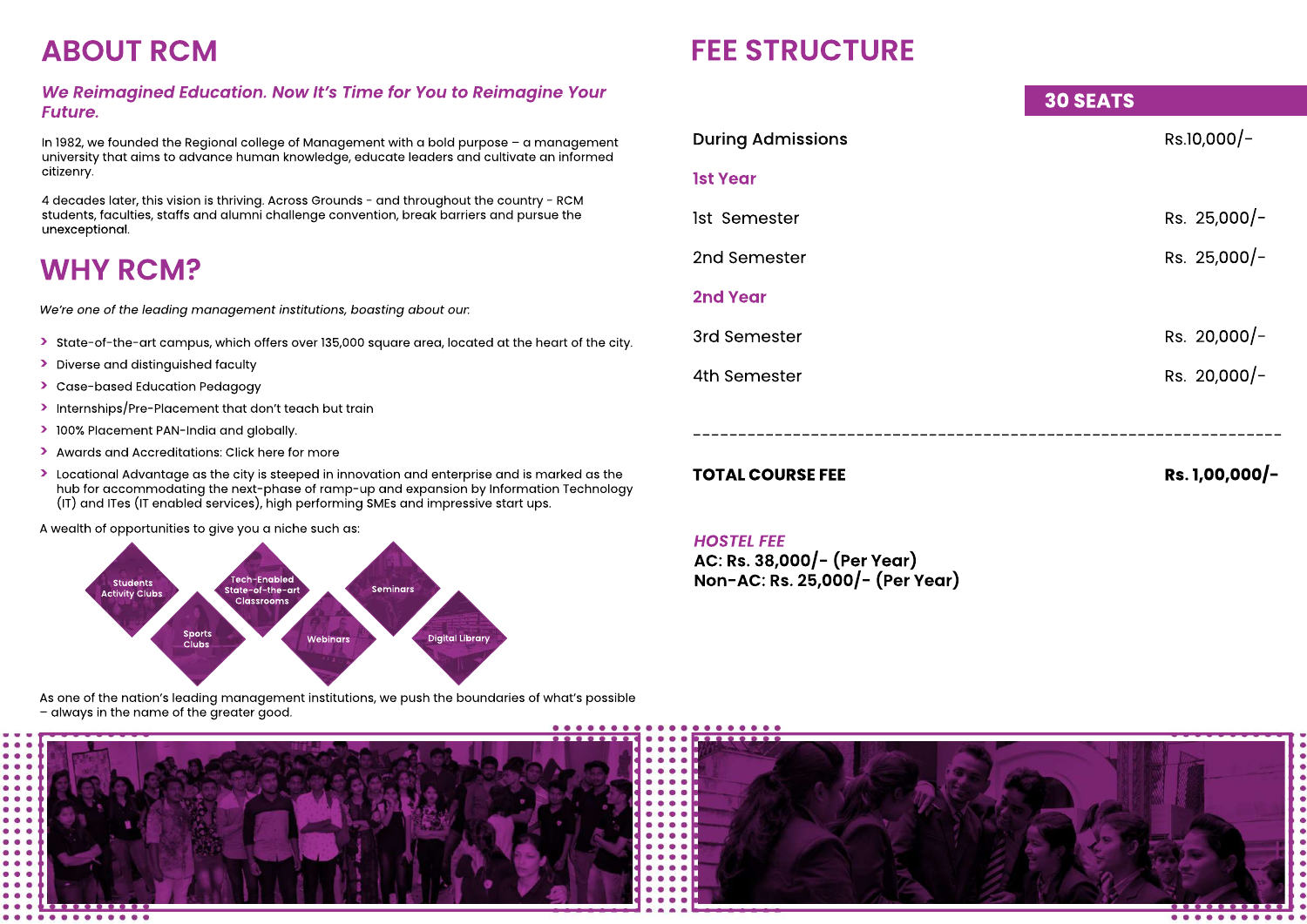Management Concept and Organizational Behaviour **|** Economic Analysis for Decision Making **|** Financial Accounting **|** Quantitive Techniques for Management **|** Marketing Management **|** Financial Management **|** Business and Financial Environment **|** Financial Markets and Instruments

#### 2nd Semester

Financial Derivatives and Risk Management **|** International Financial **|** I.T. for Managers **|** Strategic Management **|** Tax Planning and Management **|** Services Marketing **|** Corporate Restructuring and Financial Engineering **|** Summer Training Report and Presentation

#### 3rd Semester

Management of Financial Institutions **|** Accounting for Managerial Decisions **|** Risk and Insurance Management **|** Investment Analysis and Equity Research **|** Merchant Banking and Financial Services **|** International Business **|** Mutual Fund and Portfolio Management **|** Research Methodology and Business Communication

#### 4<sup>th</sup> Semester

Strategic Financial Management **|** Corporate Governance and Business Ethics **|** Commodity Markets and Futures **|** Retail Management **|** Business and Corporate Law **|** Accounting Standards and Corporate Reporting **|** Entrepreneurship and Small Business Management **|** Final Project and Vice-Voce **|**

# **DOCUMENTS REQUIRED**



Submit One set of photocopies of the following documents and photographs while admission.

- **•** Class 10th, 12th mark sheet and Certificate
- **•** Recent colored pass port size(2 nos.) and 2 coloured stamp size photographs
- **•** Adhar Card

Original documents to be submitted at the time of admission are:

- **•** College Leaving Certificate
- **•** Migration Certificate
- **•** Conduct Certificate from the institute last attended

*(All Original certificates and mark sheets will be verified at the time of admission)*





## **COURSE STRUCTURE**

#### 1<sup>st</sup> Semester

*Scholarships are available to students based on their past performance.* 

- >= 90% marks: 20,000 /-
- Between 80%-90%: 15,000/-
- Between 70%-80%: 10,000/-

RCM is committed to making its world-class education accessible & affordable for students from all walks of life. This is made possible through our need-based Financial Aid philosophy.

Usually several banks are interested in offering loans to those admitted to the bachelor's or master's programs. Interested students, apart from their own banking sources, can approach bank branches of Indian banks for financial assistance.

*Graduates of this course are eligible to work in job profiles such as:*

A few sample of our graduate destinations include: TATA Motors, Bajaj Allianz, Reliance Jio, Berger Paints, Genpact, ICICI Prudential, IBM Concentrix, Asian Heart Institute and Research Center, Exide Industries, and OYO Rooms.